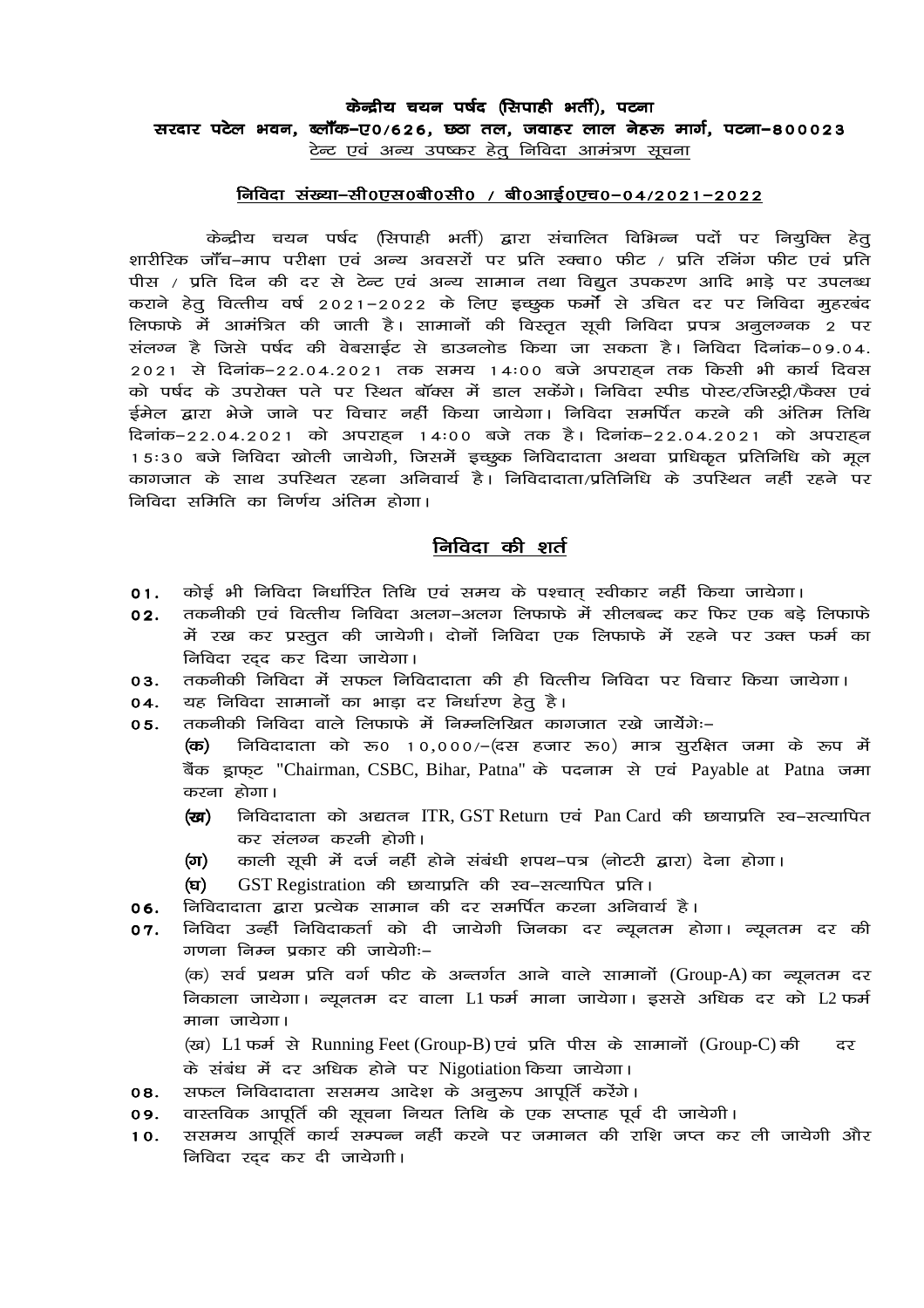- 11. निविदा को बिना कारण बताये संशोधित या रदद करने का अधिकार अध्यक्ष, केन्द्रीय चयन पर्षद (सिपाही भर्ती) का होगा।
- किसी भी विवाद की रिथति में अध्यक्ष, केन्द्रीय चयन पर्षद (सिपाही भर्ती) का निर्णय  $12.$  $3\overline{\mathrm{f}}$ तिम होगा।
- आवश्यकता होने पर कार्य का आवंटन समान दर पर एक से अधिक फर्मो को दिया जा  $13.$ सकता है।

निविदा प्रपत्र Annexure 1 एवं Annexure 2 पर्षद की वेबसाईट www.csbc.bih.nic.in पर उपलब्ध है, जहाँ से इसे डाउनलोड किया जा सकता है।

ज्ञापांक 341/के0च0प0 दिनांक-08.04.2021

**ह** $0/-$ विशेष कार्य पदाधिकारी, केन्द्रीय चयन पर्षद (सिपाही भर्ती), बिहार, पटना।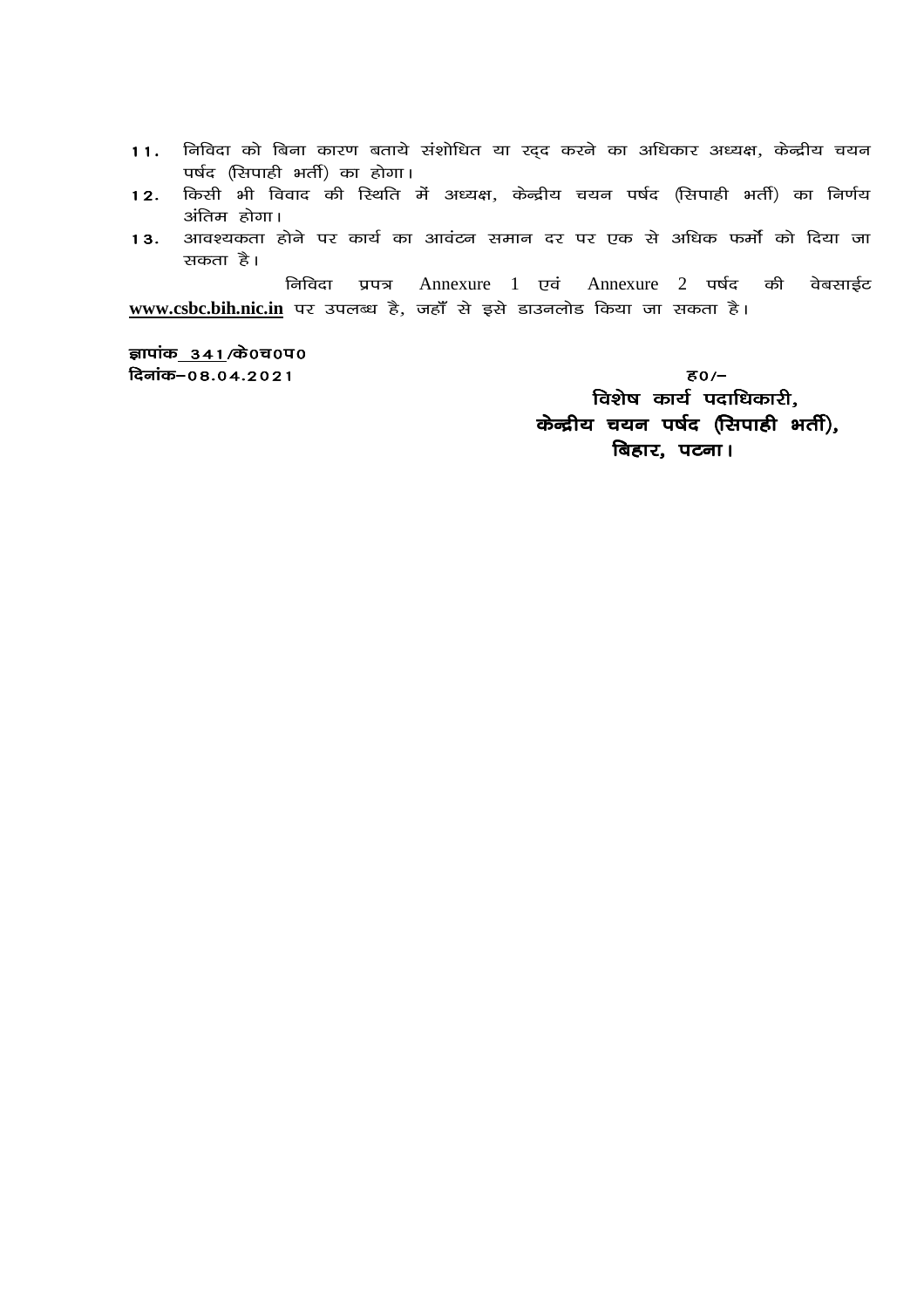# **SCHEDULE**

| <b>Tender Reference</b>            | No. CSBC/BIH-04/2021-2022,                      |
|------------------------------------|-------------------------------------------------|
|                                    | Dated- 08.04.2021                               |
| <b>Security Money</b>              | Rs. 10,000/- (Ten Thousand Only)                |
|                                    |                                                 |
| <b>Period of Tender Document</b>   | 09, 04, 2021 to 22.04, 2021                     |
| <b>Download</b>                    | 12:00 hrs                                       |
|                                    | (On working days only)                          |
| Last Date and Time for receipt     | 14.00 Hr. on Dt.<br>22.04.2021                  |
| of Tender offers                   | Venue - Office of the CSBC at                   |
|                                    | Sardar Patel Bhawan, 6 <sup>th</sup> Floor,     |
|                                    | Block-A/626, Jawaharlal<br><b>Nehru</b>         |
|                                    | Marg, Patna-800023                              |
| Time and Date of Opening of        | on Dt. 22.04.2021<br>15.30 Hr.                  |
| <b>Technical Offers</b>            | Venue - Office of the CSBC at                   |
|                                    | Sardar Patel Bhawan, 6 <sup>th</sup><br>Floor.  |
|                                    | Block-A/626, Jawaharlal Nehru                   |
|                                    | Marg, Patna-800023                              |
| <b>Place of Opening Tender</b>     | <b>Central Selection</b><br><b>Board</b><br>Οf  |
| <b>Offers</b>                      | Constable, Venue - Office of the                |
|                                    | CSBC at Sardar Patel Bhawan, 6th                |
|                                    | Floor, Block-A/626, Jawaharlal                  |
|                                    | Nehru Marg, Patna-800023                        |
| <b>Address for Communication</b>   | <b>Officer-on-Special Duty,</b>                 |
|                                    | Central Selection Board of                      |
|                                    | Constable, Patel Bhawan, 6 <sup>th</sup> Floor, |
|                                    | Block-A/626, Jawaharlal<br>Nehru                |
|                                    | Marg, Patna-800023                              |
| <b>Contact Telephone &amp; Fax</b> | Telephone No. - 0612-2294102,                   |
| <b>Numbers</b>                     |                                                 |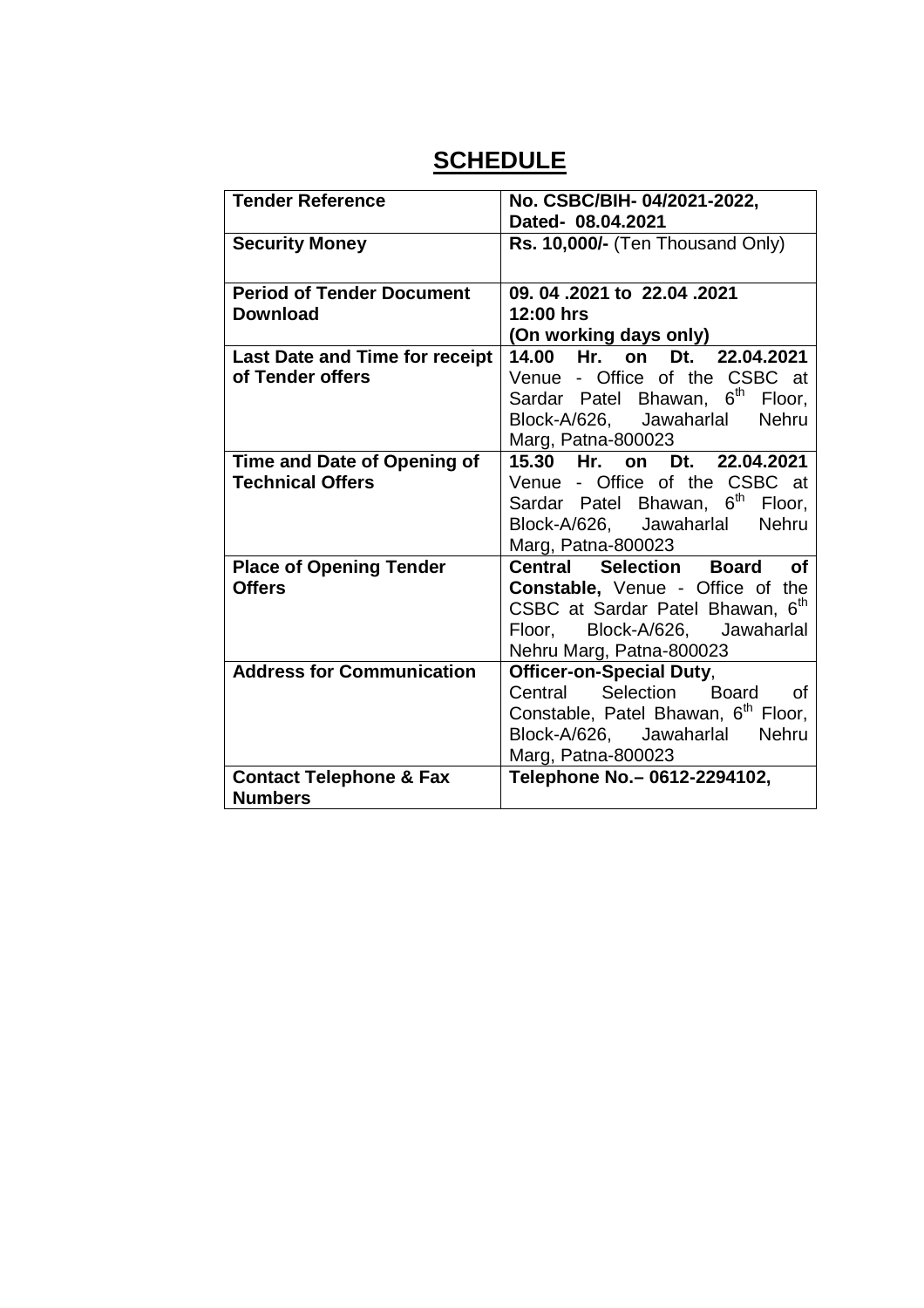#### **FORMAT FOR SUBMISSION OF QUOTATION IN THE BOARD'S OFFICE Annexure –1 (Technical Bid)**  (To be sealed in a separate envelope)

Tender Reference No. and Date: **CSBC/BIH-04/2021-2022,** Dated-08.04.2021 **(To be filled in by the Bidders)** 

| 3. Telephone Nos.:                                                                                                                                                  | 1. Office: | 2. Residence: |
|---------------------------------------------------------------------------------------------------------------------------------------------------------------------|------------|---------------|
| 4. Names, Address, Telephone Nos., Mobile No.<br>Email of responsible / authorize persons who<br>Can be contacted in case of need                                   |            |               |
| 5. Whether the Company/Organization/ Supplier                                                                                                                       |            |               |
|                                                                                                                                                                     |            |               |
|                                                                                                                                                                     |            |               |
|                                                                                                                                                                     |            |               |
| 9. Experience certificete (minimum 3 work/work order)<br>10- Details of Security Money: (a) Amount: Rs.10,000/-<br>$\sqrt{h} \cdot \overline{D} \cdot \overline{D}$ |            |               |

(b) DD No. Dated

(c) Bank on which drawn:

## **Declaration**

I ………………………………………………….. sole proprietor/Director/partner/authorized signatory / Supplier having registered office at ……………………………………………..…………………… do hereby solemnly affirm and declare that I/we undertake to abide by all the rules and regulations of the State/Central Govt./Local Govt. with regard to quotation for Supply of Tent, Electrical Equipment and Decoration items on hire basis and shall be liable to any penalties that may accrue due to non-adherence of Terms & Conditions of the Tender.

**Signature …………………………...** 

 **Dated: ………………… Seal of the Firm ……………….** 

**Enclosures: (1)** Tender document duly signed and stamped on each page,

- **(2)** Demand draft for Security Money,
- **(3)** GST No. & up to date GST Return,..
- **(4)** Three years of Income Tax Return,
- **(5)** The authority of the person signing the quotation,
- (6) Experience Certificate of three work/work order &
- (7) Affidavit of non blacklisted firm.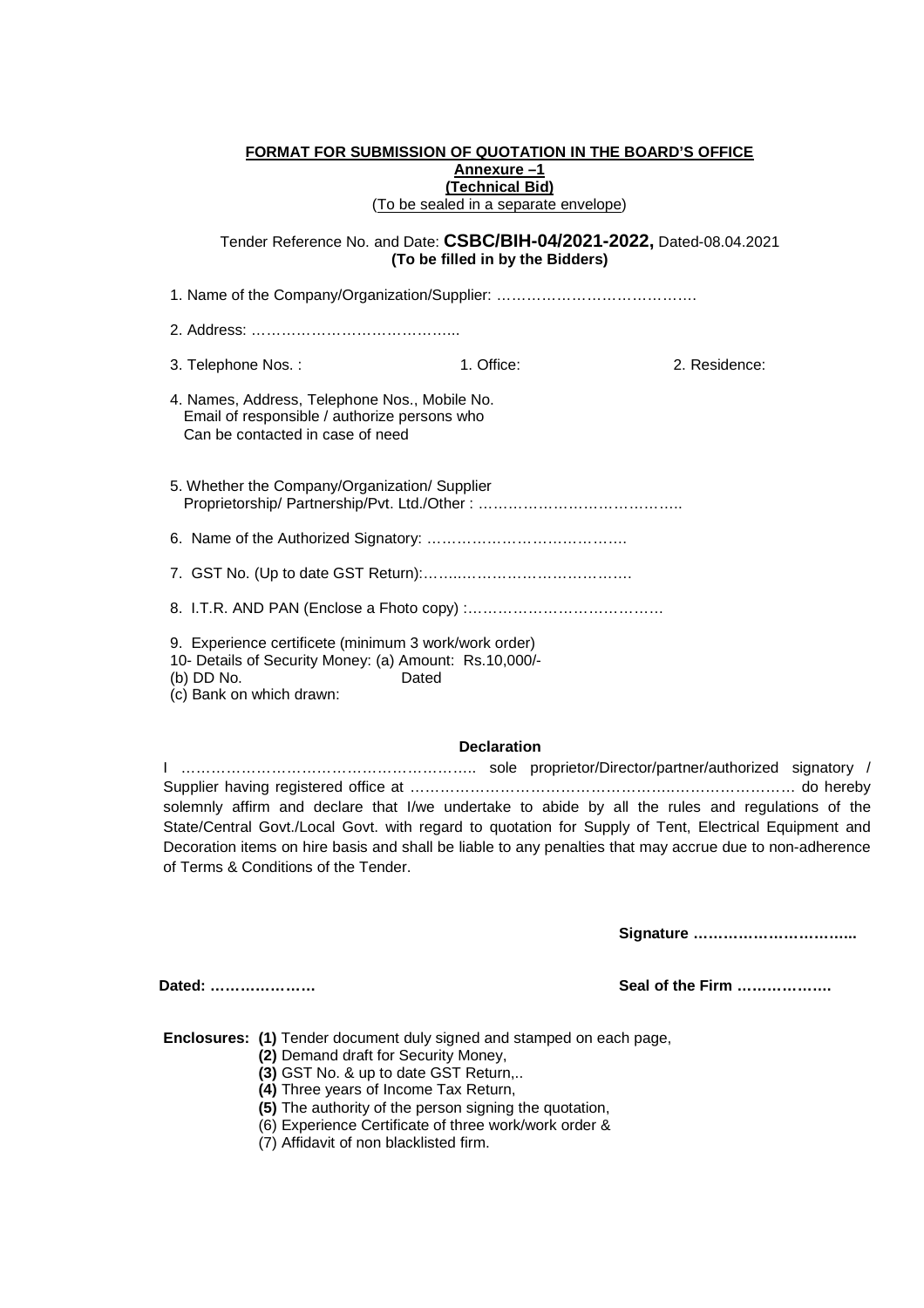| Annexure-2<br><b>QUOTATION</b>                          |                                                      |                                              |                                           |                                    |  |
|---------------------------------------------------------|------------------------------------------------------|----------------------------------------------|-------------------------------------------|------------------------------------|--|
| (Financial Bid)<br>(To be sealed in a separate evelope) |                                                      |                                              |                                           |                                    |  |
| SI.<br>No.                                              | <b>Items</b>                                         | <b>Rate (Per</b><br>square feet/<br>per day) | <b>Rate(Running per</b><br>feet/ per day) | <b>Rate(Per piece</b><br>/per day) |  |
|                                                         | (A)                                                  |                                              |                                           |                                    |  |
| $\mathbf{1}$                                            | Waterproof tent                                      |                                              |                                           |                                    |  |
| $\overline{2}$                                          | Ceiling                                              |                                              |                                           |                                    |  |
| 3                                                       | Side wall                                            |                                              |                                           |                                    |  |
| 4                                                       | <b>Border</b>                                        |                                              |                                           |                                    |  |
| 5                                                       | Carpet                                               |                                              |                                           |                                    |  |
| 6                                                       | Samiyana                                             |                                              |                                           |                                    |  |
| $\overline{7}$                                          | Cannopy                                              |                                              |                                           |                                    |  |
| 8                                                       | Platform                                             |                                              |                                           |                                    |  |
|                                                         | (B)                                                  |                                              |                                           |                                    |  |
| 9                                                       | Barricading<br>miscellaneous<br>(5' Height & 3 Bars) |                                              |                                           |                                    |  |
|                                                         | (C)                                                  |                                              |                                           |                                    |  |
| 10                                                      | Fibre chair with arm                                 |                                              |                                           |                                    |  |
| 11                                                      | Dunlop chair                                         |                                              |                                           |                                    |  |
| 12                                                      | Wooden sofa                                          |                                              |                                           |                                    |  |
| 13                                                      | Centre table                                         |                                              |                                           |                                    |  |
| 14                                                      | Wash basin                                           |                                              |                                           |                                    |  |
| 15                                                      | Dustbin                                              |                                              |                                           |                                    |  |
| 16                                                      | Central table                                        |                                              |                                           |                                    |  |
| 17                                                      | Tosak                                                |                                              |                                           |                                    |  |
| 18                                                      | Bathroom                                             |                                              |                                           |                                    |  |
| 19                                                      | Bathroom towel                                       |                                              |                                           |                                    |  |
| 20                                                      | Pillow                                               |                                              |                                           |                                    |  |
| 21                                                      | <b>Bedsheet</b>                                      |                                              |                                           |                                    |  |
| 22                                                      | LED bulb                                             |                                              |                                           |                                    |  |
| 23                                                      | Murcery                                              |                                              |                                           |                                    |  |
| 24                                                      | Metal light                                          |                                              |                                           |                                    |  |
| 25                                                      | Sodium light                                         |                                              |                                           |                                    |  |